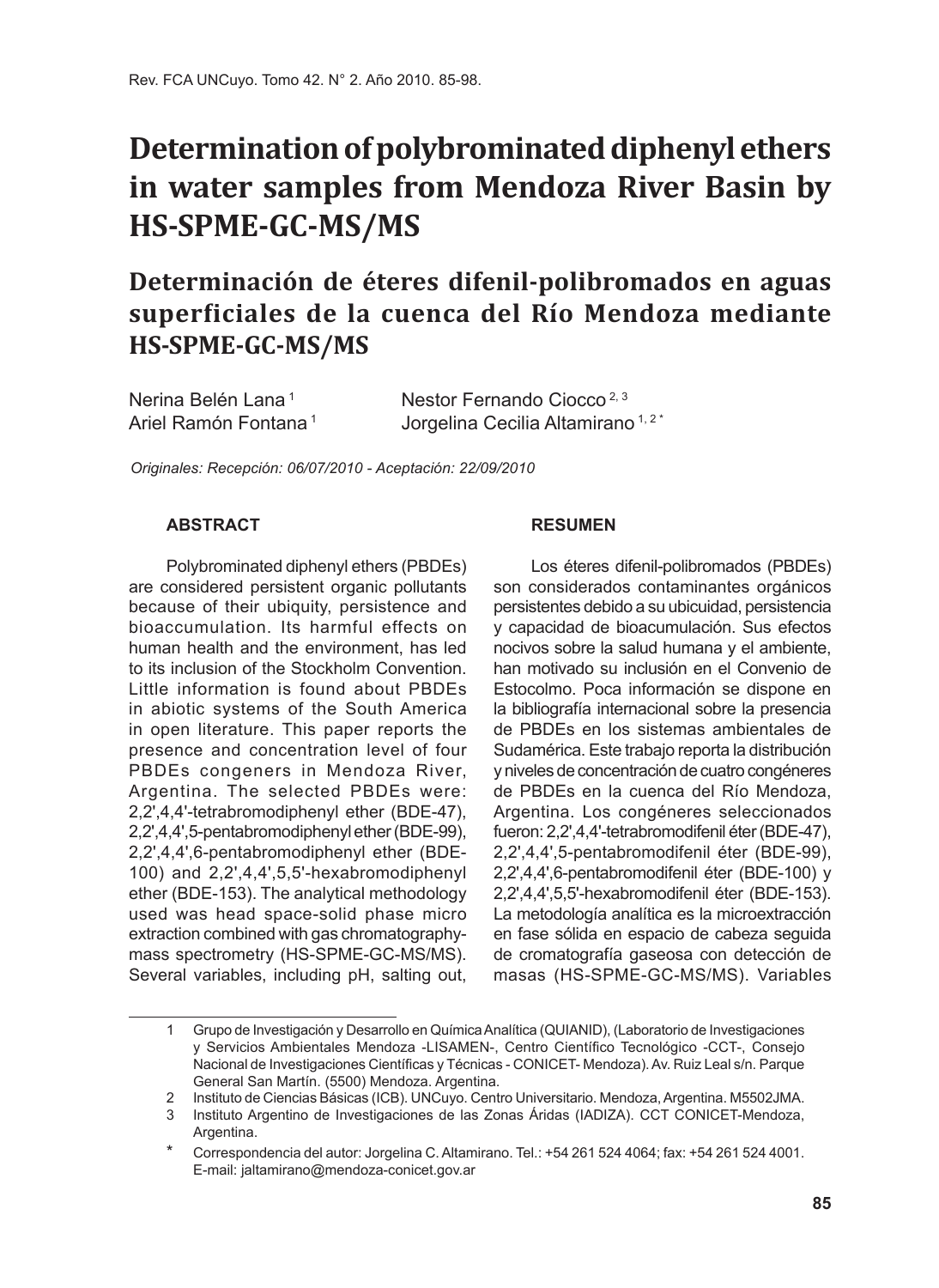extraction technique type and extraction time were studied and optimized over the relative response the target analytes. The precision of HS-SPME-GC-MS/MS evaluated over five replicate, leading RSDs values <13%, detection limits (S/N=3) ranging from 0.03 pg m $\vert$ <sup>1</sup> to 0.12 pg m $\vert$ <sup>1</sup> and the calibration graph was linear with  $r^2 = 0.9959$ . BDE-47 and BDE-100 were the predominant congeners found in the analyzed samples. Their concentrations ranged from not detected to 1.9 pg m $l^{-1}$  and to 0.5 pg m $l^{-1}$ , respectively.

#### **Keywords**

brominated flame retardants • head space-solid phase micro extraction • polybrominated diphenyl ethers • water monitoring

tales como pH, fuerza iónica, tipo, tiempo y temperatura de extracción fueron estudiadas y optimizadas. La precisión de HS-SPME-GC-MS/MS fue de RSD <13%, los límites de detección (S/N=3) se establecieron en el intervalo de 0,03 pg ml<sup>-1</sup> a 0,12 pg ml<sup>-1</sup> y la curva de calibración tuvo un  $r^2=0.9959$ . BDE-47 y BDE-100 fueron los congéneres predominantes encontrados en las muestras de agua analizadas cuyas concentraciones máximas fueron 1.9 pg m $l^{-1}$  v 0.5 pg m $l^{-1}$ . respectivamente.

## **Palabras clave**

retardantes de llama bromados • microextracción en fase sólida en espacio de cabeza • éteres difenil-polibromados • monitoreo de aguas

## **INTRODUCTION**

Brominated flame retardants (BFRs) are chemical compounds used in most types of polymers applied to electronic equipment, plastics, textiles, building materials, carpets, vehicles and aircrafts (3). They are used to prevent ignition of the polymer and to slow the initial phase of combustion. BFRs constitute 5-30 wt % of the total mass of the polymer product (30). Organohalogenated flame retardant are the most commonly used in the polymer industry due to their remarkable efficiency to capture free radicals, which are essential for the flames spread (2). Their production and use scale have increased notoriously. In 1990 global production of BFR was 145 000 tones, while in 2000 grew to over 310 000 tones, which represents a growth over 100% with regard to the 90´s decade (2). However, due to its harmful effects on human health and environment, they were incorporated into the list of persistent organic pollutant (POPs) in the Stockholm Convention (36).

PBDEs have been used extensively over the past two decades as additive BFRs. Due to their additive role in the polymeric mass, they are easily released to the atmosphere during the manufacturing process and later, during their use and after been discards as waste. Thus, their emission is diffuse and difficult to control (3). The similarity in molecular structure with polychlorinated biphenyl (PCBs), and their resistance to environmental degradative process (27), gives rise to concern that they may lead to similar environmental contamination problems (39, 40, 41). These evidences have motivated many countries to prohibit their use, sale and importation of tetra-, penta- and hexa-diphenylether congeners as well as mixtures, polymers and resins containing these substances (1, 7).

Due to their physicochemical properties, PBDEs have affinity to particulate matter; therefore they can potentially be transported in the atmosphere and water across long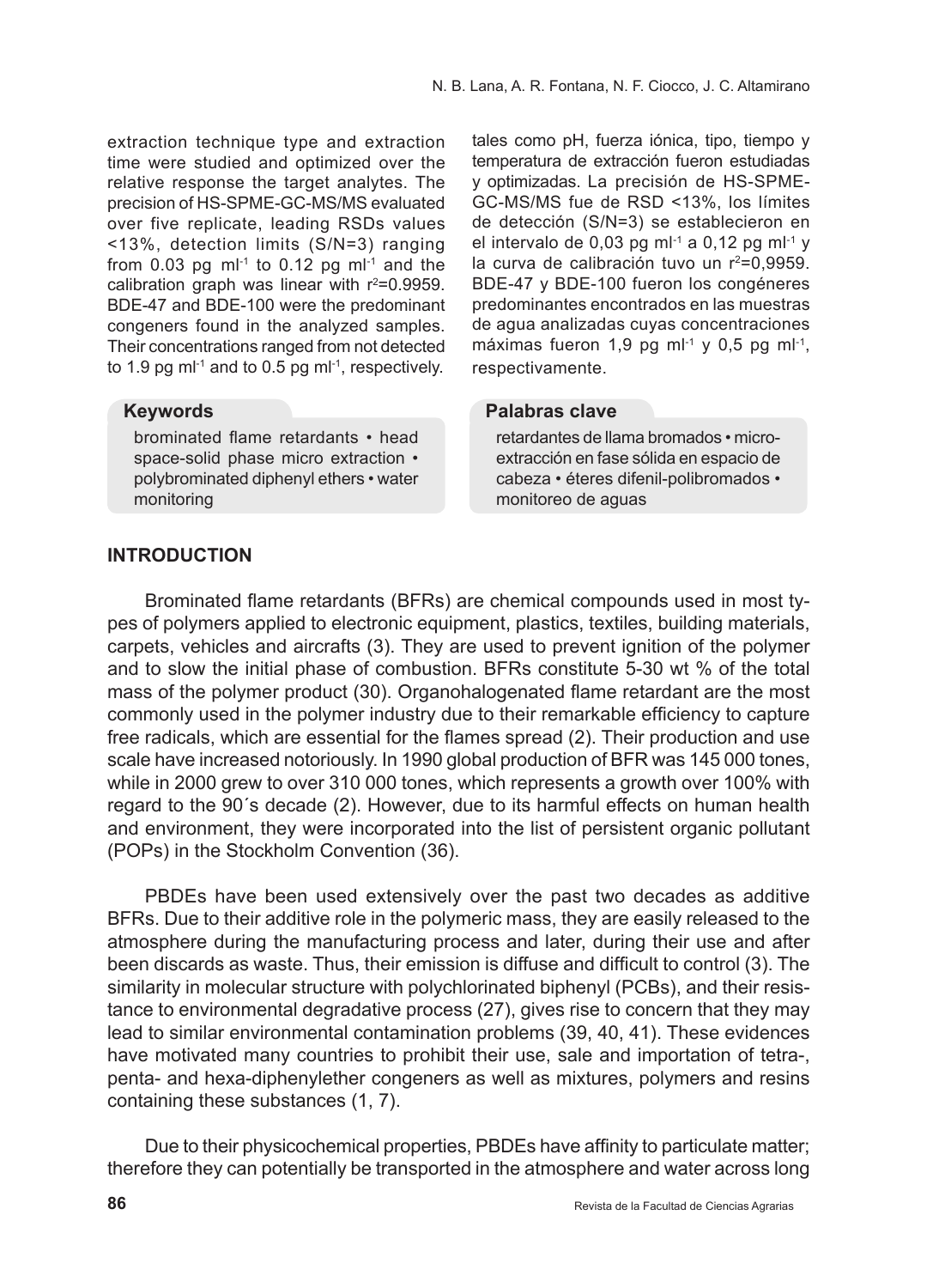distance (11). Although the presence PBDEs is associated with highly industrialized and urbanized areas, it has been detected in organisms of the Antarctic and Arctic regions, confirming their transport and distribution worldwide (10). PBDEs presence has been detected in environmental samples as water samples, sediments, sludge and effluent (23, 27, 29, 35). Also, they have been determined in breast milk samples, human adipose tissue and serum (31, 42), where they can easily be accumulated due to its non-polar character.

Additionally, concern for this persistent pollutant is enhanced by their toxicological effects. Among the effects on human health is to act as endocrine disruptor, specifically on the thyroid system (16). It is also suspected of acting as a carcinogenic agent, through non-mutagenic mechanisms (17). Other effects include significant changes in the homeostasis of the thyroid gland (16, 25, 47), effects on the endocrine system (8, 9) and similar effects on the estrogen receptors to those produced by the dioxins (5).

The available information about PBDEs concentration in environmental systems of South America is very scarce and includes PBDEs presence in salmon and air samples from Chile (26, 33) and skipjack tuna and human breast adipose tissue from Brazil (20, 44). Nevertheless there is not information about PBDEs in Argentinean environment.

Sample preparation plays an important role in the determination of PBDEs in environmental samples because of the matrixes complexity and the low concentration of these analytes. Highly selective and sensitive analytical techniques are required for their unequivocal identification and determination. In this way, head space-solid phase extraction (SPME) combined to capillary gas chromatography with electron-capture (ECD) or mass spectrometry (MS) detection are the chosen techniques for this type of analysis (32). In order to optimize the extraction technique, some variables were studied including extraction temperature and time, extraction pH and sample salting out. These studies lead to an adjustment of the SPME technique for extraction of PBDEs in natural water samples.

Therefore, the aim of the present work was to develop sensitive and selective analytical techniques for the determination of PBDEs in environmental samples as well as investigate its presence and distribution in the ecosystems of Mendoza province. In this sense, surface water samples of the north oases of Mendoza province, which is irrigated by Mendoza River, tributaries and irrigation waterways were analyzed. North oases concentrated 64.5% of the provincial population (45) and its water is used mainly for farming and urban consumption (12), so their quality is very important because it may impact on the population and the environment.

## **Material and methods**

#### **Reagents**

The selected PBDEs for this work were the most commonly found in natural water samples: BDE-47, BDE-99, BDE-100 and BDE-153 (27, 29). The standards of these polybrominated diphenyl ethers were purchased from Accustandard (New Haven, CT,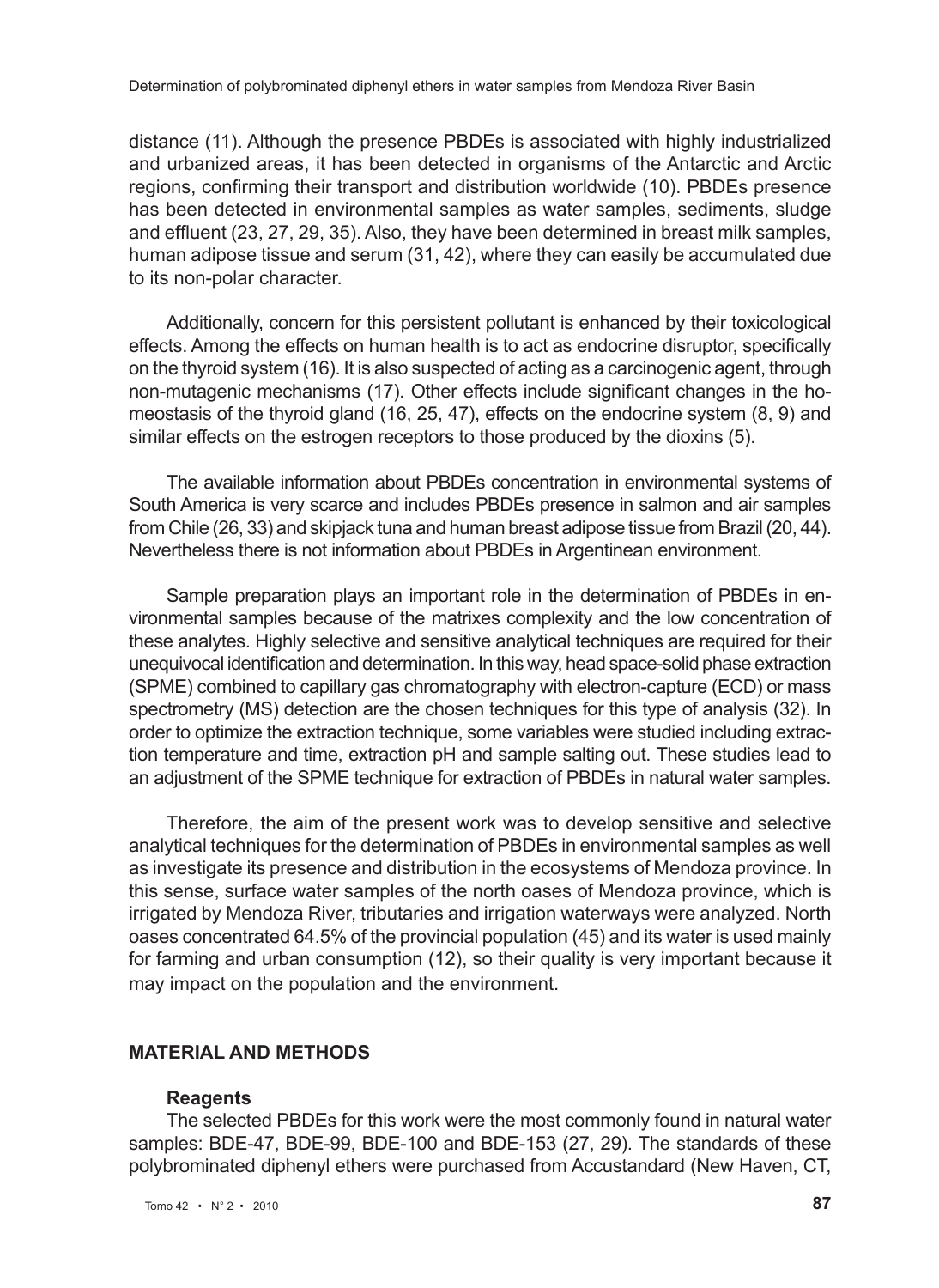USA) in isooctane. The PBDEs standards were stored tightly closed in the dark at -14°C. Stock solutions of PBDEs were prepared in methanol at concentration levels of 1 µg mL-1. Further dilutions were prepared weekly in methanol and stored in brown bottles. Methanol, sodium chloride and hydrochloric acid were purchased from Merck (Darmstadt, Germany). Sodium hydroxide was obtained from Sigma–Aldrich (Steinheim, Germany). Ultrapure water (18MΩ cm) was purchased from a Milli-Q water purification system (Millipore, Paris, France). All reagents were of analytical grade or above.

The SPME manual holder and 30 µm film thickness polydimethylsiloxane (PDMS) fibers were obtained from Supelco (Bellefonte, PA, USA). The fibers were conditioned in the GC injection port as recommended by the manufacturer.

## **Studied area**

Mendoza province is located at the center west of Argentine (32°-38° S, 66° 30' - 70° 30' W) and it has a total area of 150 839 km<sup>2</sup> . The territory is structured following a pattern that distinguishes between two subregions: irrigated oases and non-irrigated lands. The productive and commercial activity is located at the oases of the province: north, center and south. The north oases (Mendoza City, Guaymallén, Godoy Cruz, Las Heras, Maipú and Lujan de Cuyo areas) is the most densely populated with a total of 986 341 inhabitants (19). This area is irrigated by the Mendoza River, tributary rivers and irrigation waterways (figure 1).



**Figure 1.** North oases of Mendoza Province. Mendoza River and tributaries rivers are indicated in the map. Circles indicate monitored water sites.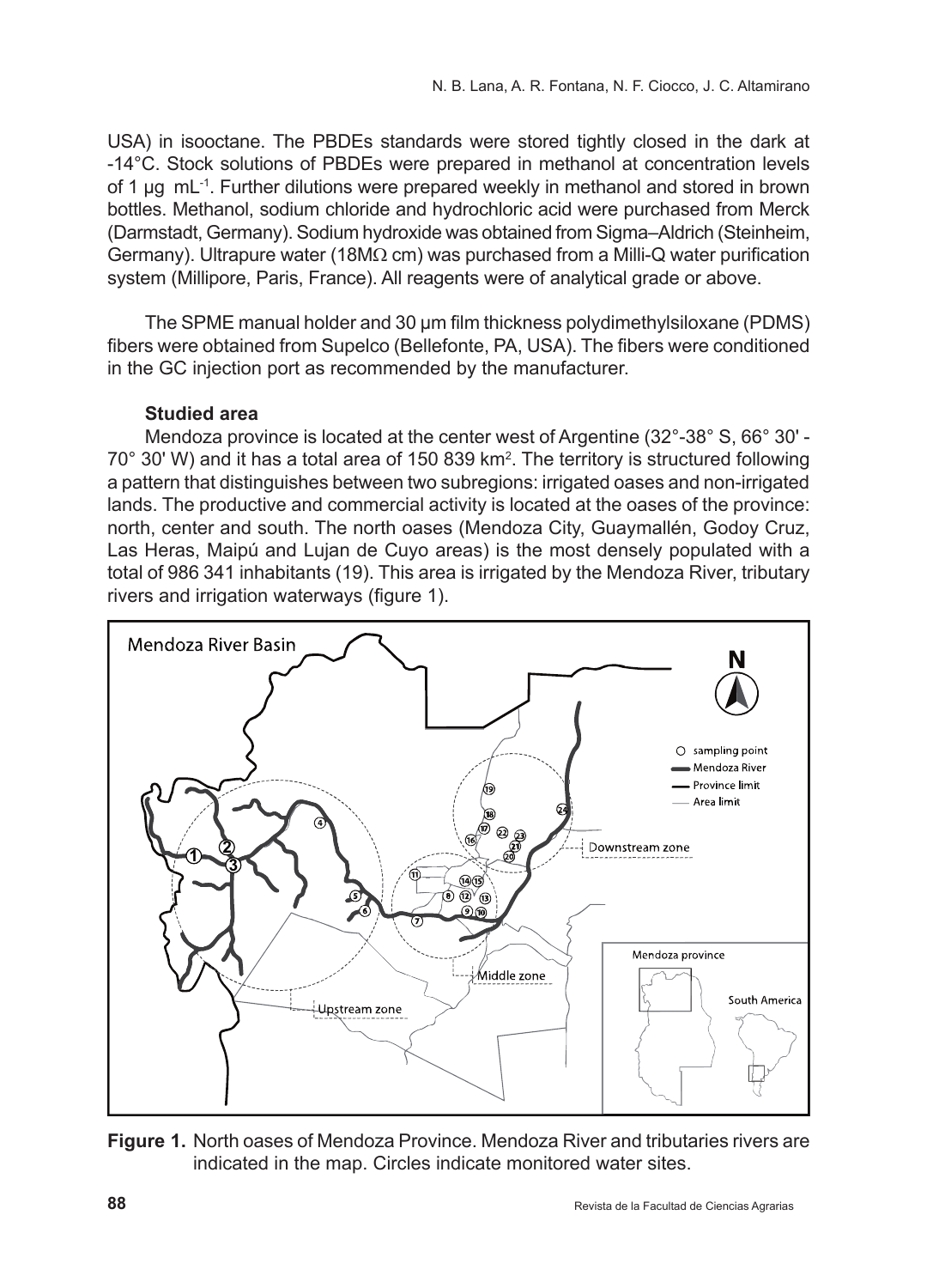Mendoza River is 300 km long and runs from the Andean Mountains (about 6962 m a.s.l.) to the Eastern flat plains of Mendoza Province (about 600 m a.s.l.). Its headwater is situated between the Aconcagua Mountain and the Tupungato volcano (Northwestern Mendoza Province). It ends in the Guanacache wetland (630 m a.s.l.) on the North-East side of Mendoza Province. Mendoza River has an average flow rate of 50.03  $m^3$  s<sup>-1</sup> (38) (figure 2) and it is originated by the confluence of Las Cuevas, Tupungato and Vacas rivers.

Sampling was conducted in the period 2007-2008 and included two consecutive seasons at beginning of the thaw period (figure 2), and when the province registers the maximum productive activity. The monitoring program includes different zones with differential anthropogenic activities. The zones considered were the following one: upstream zone: rural and sub urban areas, middle zone: great Mendoza and the downstream zone: rural area (figure 1, page 88). Twenty four sampling stations were monitored and three samples were collected in each sampling point. The water samples were collected in 1 L brown bottles at a depth of 20 cm against the flow current of the river. Samples were immediately refrigerated at  $4^{\circ}$ C and analyzed within the week. Caution was taken to minimize contamination at all levels of sample collection and handling.



**Figure 2.** Hidrogram of Mendoza River.

## **Sample preparation and analysis**

Water samples were accomplished by standards addition method. Ten milliliters of water sample were filtered (0.45 µm pore size) and placed into a 20 mL headspace vials. One milliliter 6.15 mol L-1 sodium chloride and 50 µL methanol were added and mixed up and the pH was adjusted to ca. 7. The vial was finally sealed with a headspace cap isolated by a teflon-faced septum. The vial was thermostatized at  $90^{\circ}$ C during 5 min prior exposing the PDMS fiber while it was magnetically stirred at 1000 rpm. The fiber was exposed into the head space of the sampling vial during 20 min. Fiber desorption was carried out into GC injector port before chromatographic analysis.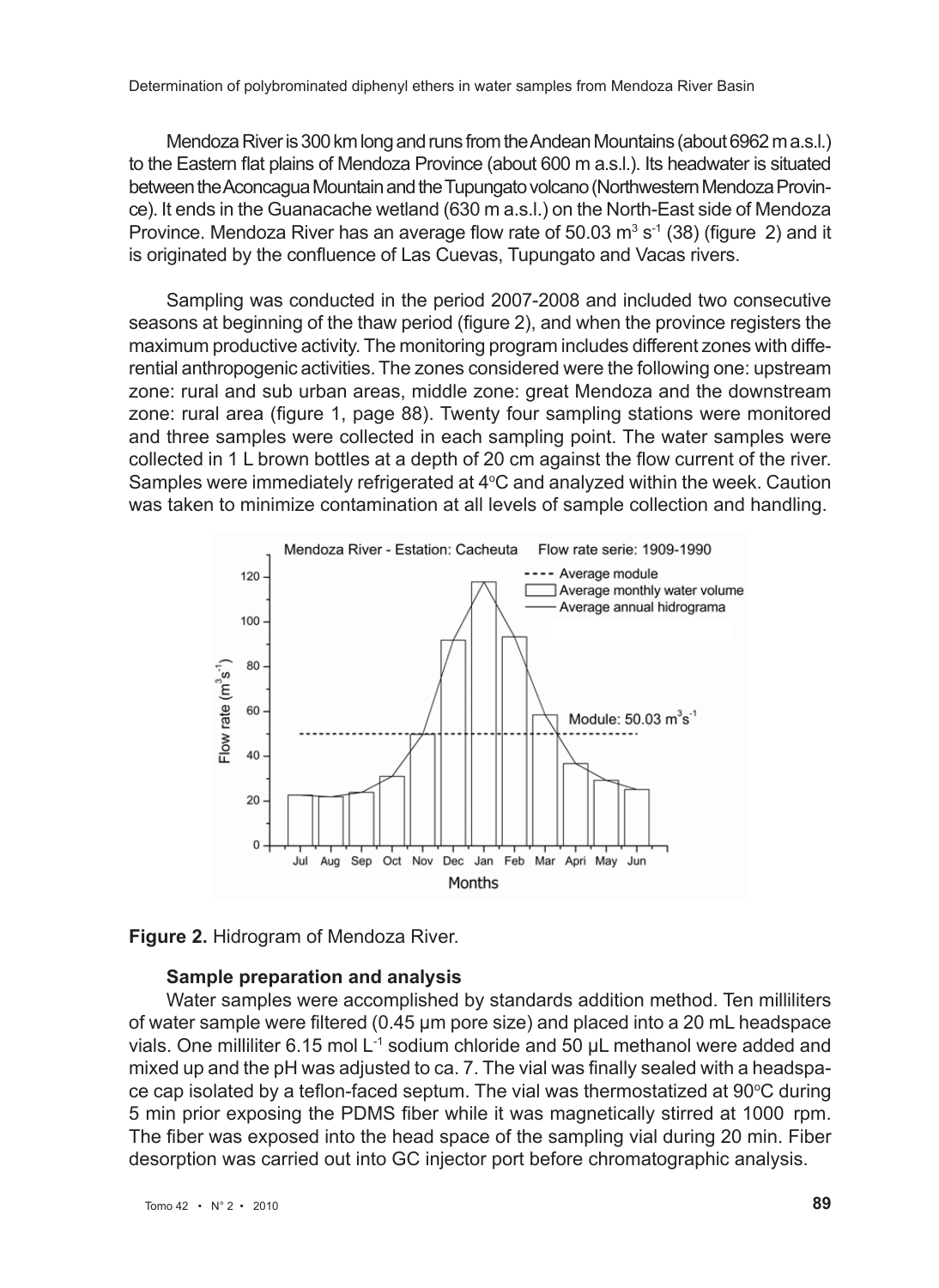## **Instrumental analysis**

GC-MS/MS analyses were carried on a Varian 3900 gas chromatograph equipped with Varian Saturn 2000 ion trap mass detector (Varian, Walnut Creek, CA, USA). The system was operated by Saturn GC-MS WorkStation v6.4.1 software. The GC column used was VF-5ms (30m×0.25 mm, 0.25µm film thickness; Varian, Lake Forest, CA, USA). The temperature program was: 150°C, held 1 min; rating 15°C min-1 to 250°C; rating 10°C min-1 to a final temperature of 300°C and held for 7 min. Helium (purity 99.999%) was used as a carrier gas at flow rate of 1.0 mL min-1. The injector temperature was set at 250°C and the injections were carried out in splitless mode. Three minutes assured a complete desorption of the analytes and no carry over effect was observed in the following injections. The mass spectrometer was operated in electron impact ionization mode at 70 eV. The trap, manifold and transfer line temperatures were set at 220°C, 50°C and 280°C, respectively. Samples were analyzed in MS/MS mode. The peak identification was based on the base ion and the isotopic pattern of each PBDEs congener in the MS/MS spectra. Base ion was selected as a quantitative ion, while the other ions were used as qualifiers (table 1).

| Analytes       | $t_n'$ (min) | <b>Target ion</b><br>(m/z) | <b>Confirmation ions</b><br>(m/z) | $log K_{_{\rm{ow}}}$<br>(6) |
|----------------|--------------|----------------------------|-----------------------------------|-----------------------------|
| BDF-47         | 9.9          | 486                        | 324.326.328                       | 6.81                        |
| BDF-100        | 11.2         | 564                        | 402.404.406                       | 7 24                        |
| <b>BDF-99</b>  | 11 6         | 564                        | 402.404.406                       | 7.32                        |
| <b>BDE-153</b> | 13.3         | 644                        | 482.484.486                       | 7.90                        |

|  |  | Table 1. GC-MS-SIR parameters for PBDE determination. |  |  |
|--|--|-------------------------------------------------------|--|--|
|--|--|-------------------------------------------------------|--|--|

## $t_{R}$ : Times retention logK<sub>ow</sub>: octanol/water partition coefficient

## **Results**

## **Analytical performance**

The limits of detection (LODs) of the analytes for 10 mL sample volume were calculated based on background noise as three times the standard deviation of the blank. The LODs ranged from 0.04 pg mL $^{-1}$ , 0.03 pg mL $^{-1}$ , 0.04 pg mL $^{-1}$  and 0.12 pg mL $^{-1}$  for BDE-47, BDE-100, BDE-99 and BDE-153, respectively. The precision of HS-SPME-GC-MS/MS evaluated over five replicate, leading RSDs values <13%. The calibration graph was linear with a correlation coefficient of 0.9959 at levels near the quantification limits and up to at least 5 pg mL<sup>-1</sup> for each congener. There is no certified references material commercially available for PBDE in natural water samples. Therefore, the method robustness was evaluated through a recovery study at two concentration levels (5 and 25 pg mL-1). This study leaded to a satisfactory robustness achieving recoveries ≥ 95 %.

## **Study and optimization of HS-SPME variables**

Ten milliliters aqueous solution containing 1  $\mu$ g L<sup>-1</sup> of each PBDE was used to carry out the study of the analytical variables of the extraction technique. The assays were done by duplicate. The HS-SPME procedure was the one described above. From this study it was found necessary to adjust the salt concentration of the samples and to set up an optimum extraction time. The salting out study was carry out by adding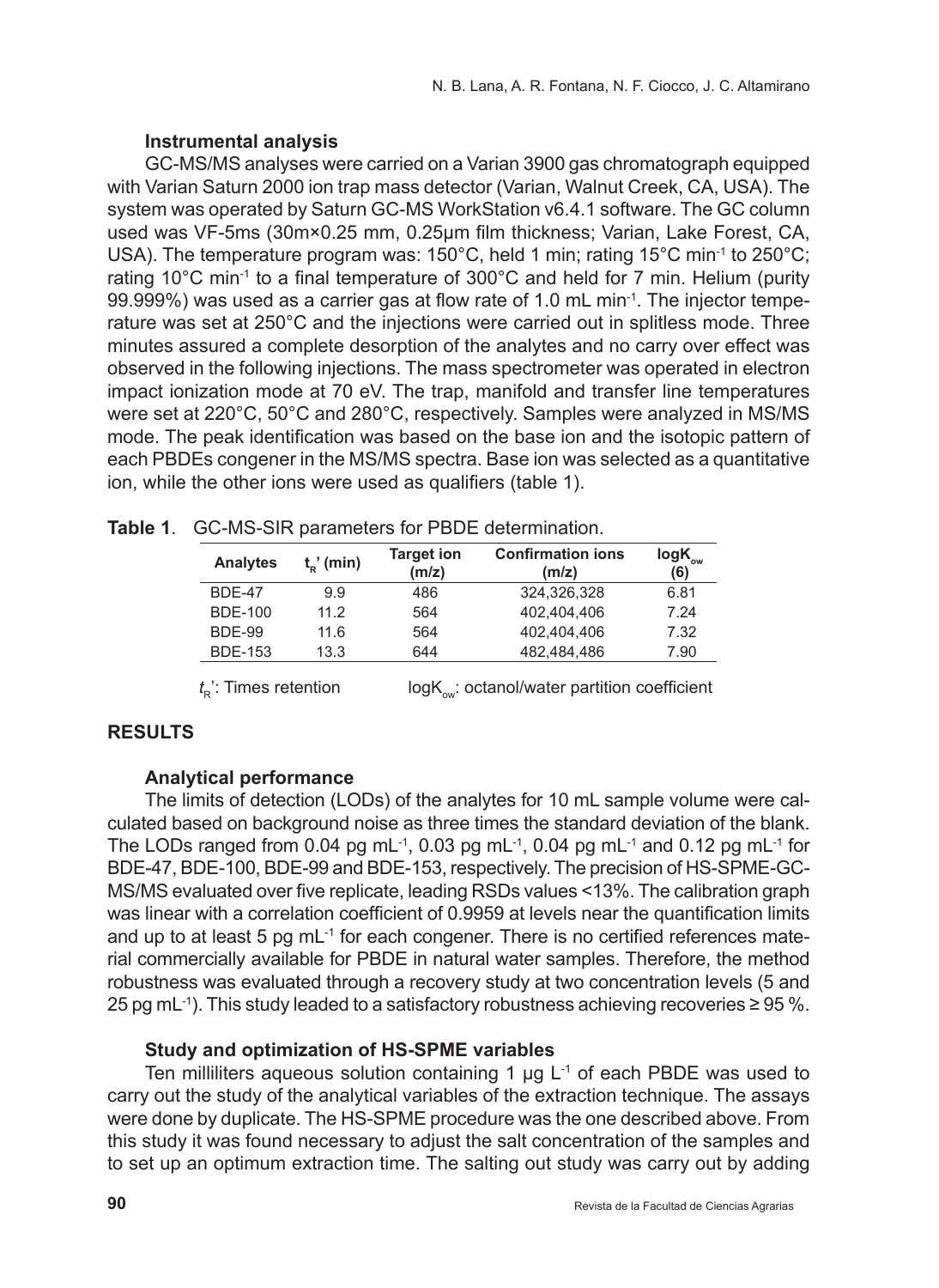different volumes (0.1 - 1.5 mL) of 6.15 mol L−1 sodium chloride to the sample prior HS-SPME. From figure 3a it is possible to observe that the best relative response for all studied PBDEs was achieved when 1 mL 6.15 mol L−1 sodium chloride was added to the sample. SPME operational procedure was defined by comparing two different approaches. The maximum relative response values for all PBDEs were achieved when the extraction was carried out at 90°C for 18 min, remaining invariant at higher extraction temperatures and longer extraction time. Therefore, 90°C extraction temperature and 20 min extraction time were chosen as working conditions (figure 3b). The effect of the sample pH was investigated since it can affect the affinity of PBDEs for the matrix concomitants and thus, the extraction efficiency of SPME. Therefore, it was found interesting to study the pH effect on the extraction efficiency of the SPME technique. The studied pH range was 3-10 and it was adjusted by adding hydrochloric acid or sodium hydroxide solutions. From the results it was possible to observe that the relative responses of the studied PBDEs reported higher values within the pH 6-8 (figure 3c). Therefore, in order to get higher relatives responses and lower matrix effects, sample pH was adjusting within this range for further studies.



**Figure 3.** Optimization of HS-SPME technique for determining PBDE by HS-SPME-GC-MS/MS. a) 6.15 mol L−1 sodium chloride volume, b) Extraction time and c) Sample pH effect on the analytical response of the studied PBDEs. Extraction conditions: sample volume, 10 ml; 50 µl methanol; 1 ml of 6.15 mol L<sup>-1</sup> NaCl (except for a), extraction time: 20 min (except for b) and pH ca. 7 (except for c). Extraction temperature: 90°C.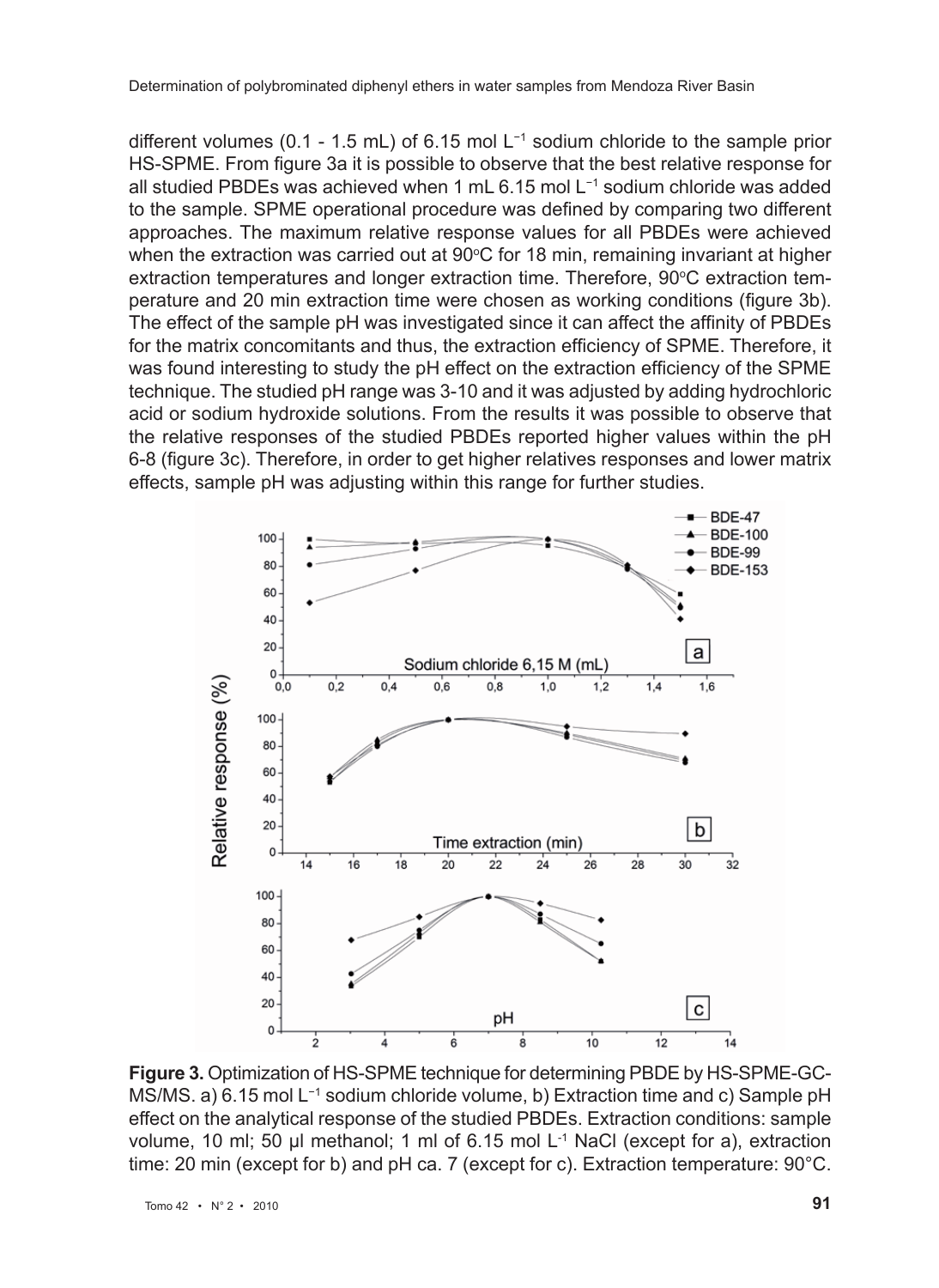## **PBDEs in environmental water samples**

| Ref.           | Location               | <b>Description</b>            | Decembre-2007 |             |            | March-2008  |            |             |            |             |                          |
|----------------|------------------------|-------------------------------|---------------|-------------|------------|-------------|------------|-------------|------------|-------------|--------------------------|
|                |                        |                               | BDE-<br>47    | BDE-<br>100 | BDE-<br>99 | BDE-<br>153 | BDE-<br>47 | BDE-<br>100 | BDE-<br>99 | BDE-<br>153 | <b>Total</b>             |
| $\mathbf{1}$   | S32.81318<br>W70.04649 | Cuevas<br>River               | n.d           | n.d         | n.d        | n.d         | n.d        | n.d         | n.d        | n.d         | --                       |
| 2              | S32.84700<br>W69.76283 | Vacas<br><b>River</b>         | n.d           | n.d         | n.d        | n.d         | n.d        | n.d         | n.d        | n.d         | --                       |
| 3              | S32.82725<br>W69.70364 | Mendoza<br>River              | n.d           | n.d         | n.d        | n.d         | n.d        | n.d         | n.d        | n.d         | ш,                       |
| $\overline{4}$ | S32.67007<br>W69.36458 | Uspallata<br>stream           | 0.4           | n.d         | n.d        | n.d         | n.d        | n.d         | n.d        | n.d         | 0.4                      |
| 5              | S32.95431<br>W69.30006 | El Salto                      | 0.3           | n.d         | n.d        | < 0.4       | n.d        | n.d         | n.d        | n.d         | 0.3                      |
| 6              | S32.99198<br>W69.25247 | <b>Blanco</b><br>River        | n.d           | n.d         | n.d        | n.d         | n.d        | n.d         | n.d        | n.d         | $\overline{\phantom{a}}$ |
| $\overline{7}$ | S33.05087<br>W68.93795 | Chipoletti<br><b>Dike</b>     | 0.4           | n.d         | n.d        | n.d         | n.d        | n.d         | n.d        | n.d         | 0.4                      |
| 8              | S32.95359<br>W68.82264 | Hiiuela<br>Pereyra            | n.d           | n.d         | n.d        | n.d         | n.d        | n.d         | n.d        | n.d         | $\overline{a}$           |
| 9              | S32.58997<br>W69.35101 | Naciente<br>waterway          | n.d           | n.d         | n.d        | n.d         | n.d        | n.d         | n.d        | n.d         | μ.                       |
| 10             | S33.03933<br>W68.77790 | Chachingo<br>waterway         | 0.4           | n.d         | n.d        | n.d         | n.d        | n.d         | n.d        | n.d         | 0.4                      |
| 11             | S32.89279<br>W68.87789 | Civit<br>waterway             | n.d           | n.d         | n.d        | n.d         | n.d        | n.d         | n.d        | n.d         | μ.                       |
| 12             | S32.93857<br>W68.77093 | Pescara y R.<br>Peña upstream | 0.2           | n.d         | n.d        | n.d         | n.d        | n.d         | n.d        | n.d         | 0.2                      |
| 13             | S32.90786<br>W68.74272 | Negro stream                  | n.d           | n.d         | n.d        | n.d         | n.d        | n.d         | n.d        | n.d         | --                       |
| 14             | S32.94951<br>W68.72665 | Pescara                       | n.d           | n.d         | n.d        | n.d         | n.d        | 0.2         | n.d        | n.d         | 0.2                      |
| 15             | S32.91567<br>W68.68746 | Pescara<br>waterway           | 0.5           | n.d         | n.d        | n.d         | n.d        | n.d         | n.d        | n.d         | 0.5                      |
| 16             | S32.73433<br>W68.68926 | Fernández<br>stream           | 0.9           | n.d         | n.d        | 0.6         | n.d        | n.d         | n.d        | n.d         | 1.5                      |
| 17             | S32.71521<br>W68.66514 | Moyano<br>wastewater          | 1.9           | 0.5         | n.d        | n.d         | n.d        | n.d         | n.d        | n.d         | 2.4                      |
| 18             | S32.69030<br>W68.66073 | Jocolí<br>waterway            | 1.2           | n.d         | n.d        | n.d         | n.d        | n.d         | n.d        | n.d         | $1.2$                    |
| 19             | S32.58981<br>W68.64213 | Jocolí-Colector<br>final      | < 0.1         | n.d         | n.d        | n.d         | n.d        | n.d         | n.d        | n.d         | --                       |
| 20             | S32.86953<br>W68.64094 | Aux.<br>Tulumaya I            | 0.2           | n.d         | n.d        | n.d         | n.d        | n.d         | n.d        | n.d         | 0.2                      |
| 21             | S32.72242<br>W68.60489 | Aux.<br>Tulumaya II           | 0.1           | n.d         | < 0.1      | n.d         | n.d        | n.d         | n.d        | n.d         | 0.1                      |
| 22             | S32.83047<br>W68.68259 | Aux.<br>Tulumaya III          | 1.1           | n.d         | n.d        | n.d         | n.d        | n.d         | n.d        | n.d         | 1.1                      |
| 23             | S32.72562<br>W68.56927 | Santos<br>Lugares             | n.d           | n.d         | n.d        | n.d         | n.d        | n.d         | n.d        | n.d         | --                       |
| 24             | S32.64935<br>W68.32083 | Col final<br>C. Araujo        | 0.3           | 0.1         | 0.3        | n.d         | n.d        | n.d         | n.d        | n.d         | 0.7                      |

**Table 2.** Concentration of PBDEs in water samples of Mendoza River, tributary rivers and irrigation waterways (pg mL-1).

LOD = Limit of detections:  $0.04$  pg mL $^{-1}$ ;  $0.03$  pg mL $^{-1}$ ;  $0.04$  pg mL $^{-1}$ ;  $0.1$  pg mL $^{-1}$  for BDE-47, BDE-100, BDE-99 and BDE-153 n.d = not detected for BDE-47, BDE-100, BDE-99 and BDE-153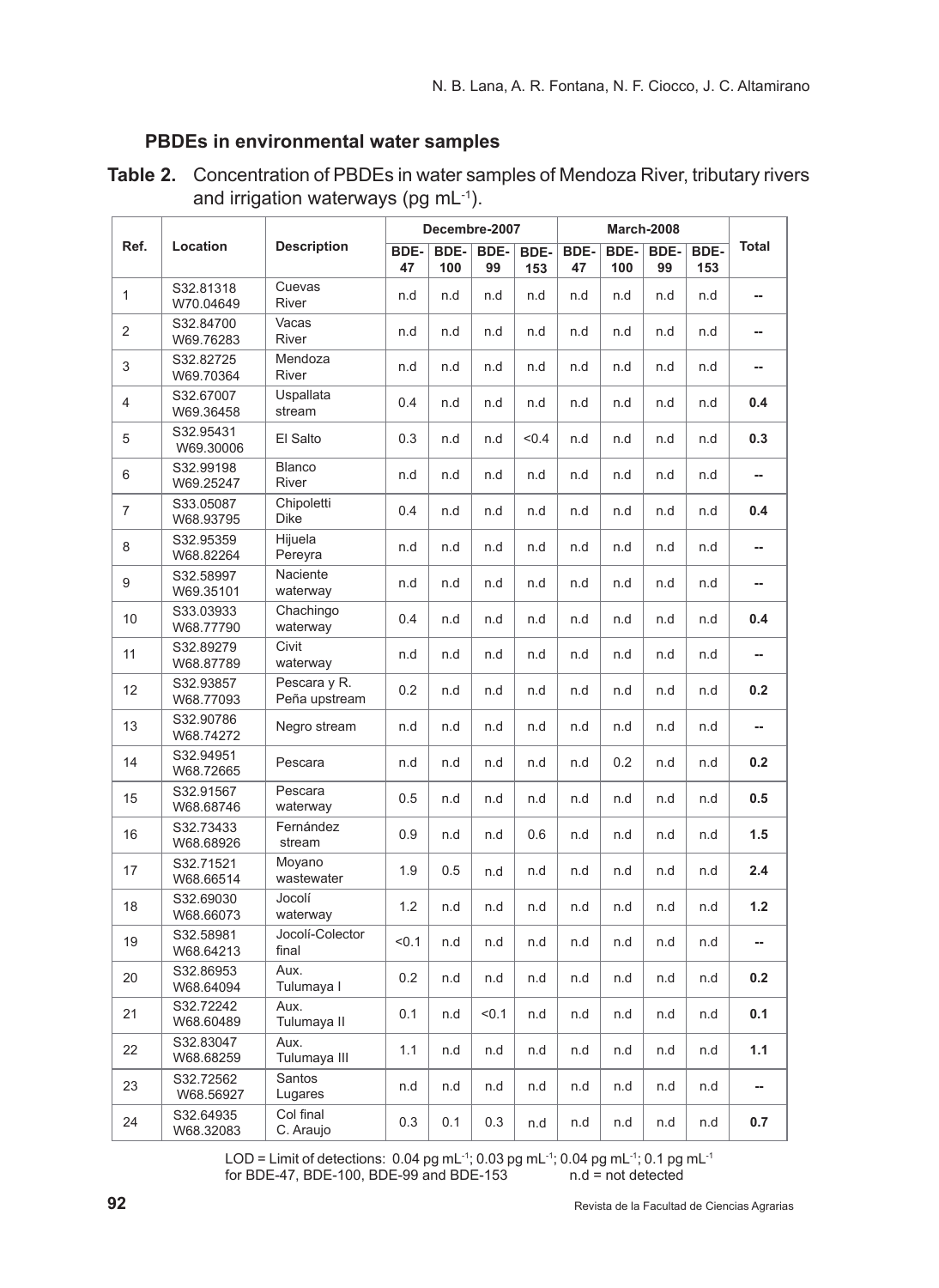Total PBDEs were detected in water samples at concentrations levels ranging from "not detected" to 1.9 pg mL-1. Table 2 (page 92) shows individual PBDE average concentrations in studied natural water samples. The most abundant PBDE congeners were BDE-47 and BDE-100.

The major concentrations for the monitoring program were associated with the middle zone (Ref 15; table 2 and figure 1, page 88) and the downstream zone (Ref 16, 17, 18 and 22; table 2 and figure 1). The highest result for upstream zone was Uspallata stream (Ref 4, table 2 and figure 1), where BDE-47 was found in a concentration level of 0.4 pg mL-1.

#### **Discussions**

#### **HS-SPME working condition**

The extraction efficiency of HS-SPME technique can be affected by several variables, including pH, salting out, extraction technique type and extraction time. Due to the PBDEs nature, it is to be expected that the sample pH would not affect the extraction efficiency of the PBDEs. However, in this study, it was found important to adjust the sample pH in order to achieve the maximum analytical response of the extraction technique. This phenomenon was observed in several different natural water samples assayed. It could be possible that at neutral and alkaline sample pH, the effect of other naturally present concomitant are suppressed enhancing the analytical response of PBDEs. Similar results were reported by Tian and Feng (43) and Labadie *et al.* (21), who informed that the extraction efficiency did not increase at low or high pH but increased suddenly at neutral pH.

By increasing the salt concentration the extraction efficiency of the SPME technique is affected by upsetting the affinity of the analyte for the sample (13). Additionally, as the salt concentration of the medium increases, the viscosity increase; diminishing thus, the efficiency of the mass-transfer process and consequently, the extraction efficiency of the technique (32, 34). The literature reports discrepancies about the salting out effect on the extraction efficiency of PBDEs from aqueous samples (4, 13, 21). In the ion concentration study carried out in this work, it was observed that it was necessary to increase the sodium chloride concentration in order to achieve the best relative response of the studied PBDEs. However, excessively high salt concentration leaded to a decrement of the PBDEs analytical signal.

In addition to adjusting  $pH$  and rising ionic strength of the sample, 50  $\mu$  of MeOH were added in order to reproduce the experimental conditions of the calibration curve.

The SPME operational procedure study was carried out by comparing two different approaches. The first one was carried out at room temperature and the mass-transfer process was assisted by using an ultrasound bath. The analytical response was studied within 20-30 min time frame. The best relative response values for all PBDEs were observed at 30 min extraction time. The second approach was carried out in the conventional way. The extraction temperature was set and kept at  $90^{\circ}$ C (13) and the sample was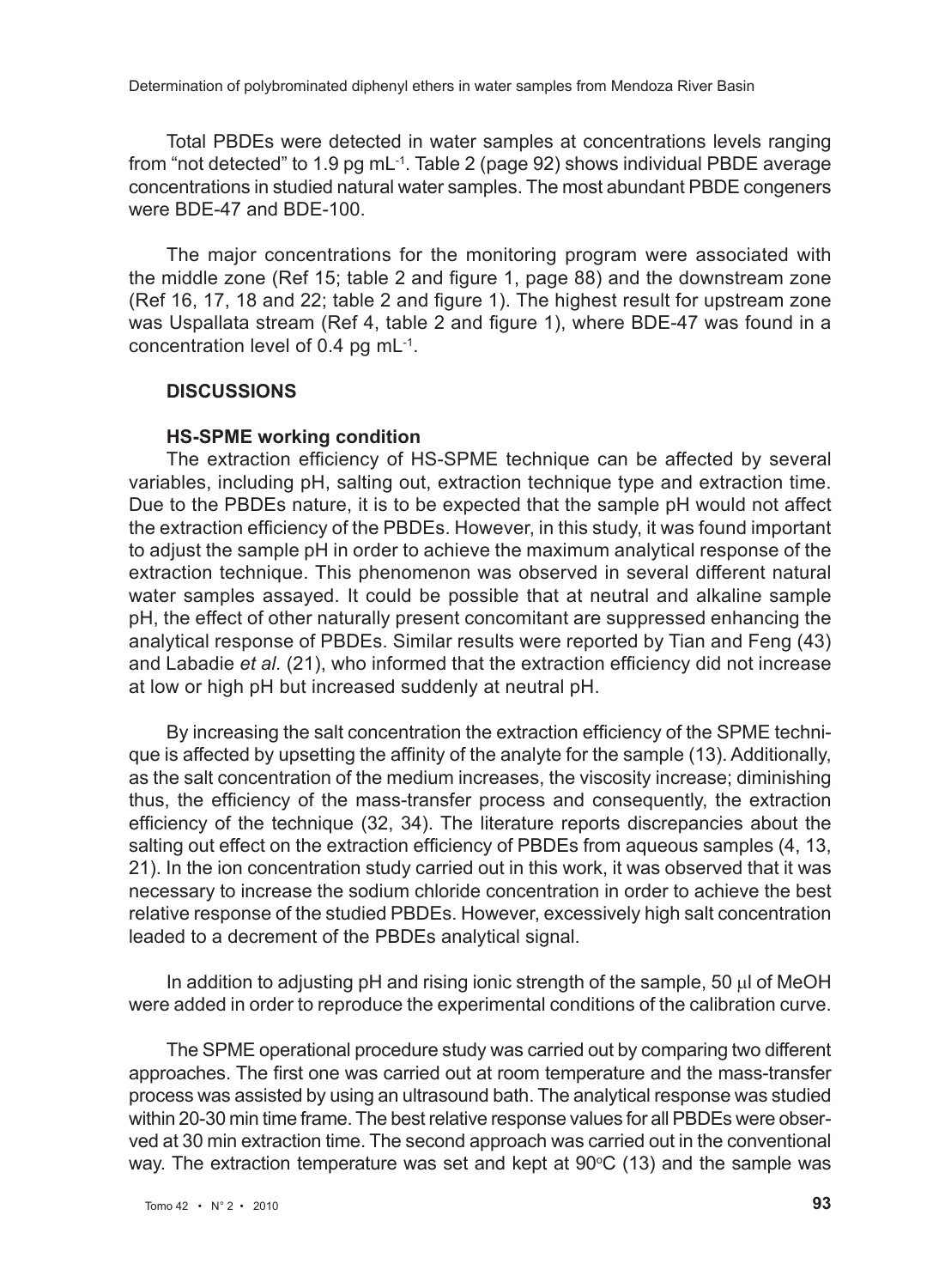magnetically stirring (1000 rpm) to favor the mass-transfer process from the aqueous bulk to the gas phase. The analytical response was studied within 15-30 min time frame. By comparing the best results obtained with each approach, the highest relative response values for all studied PBDE were those obtained by using an extraction temperature of 90°C and 20 min extraction time (fiber exposition time) (figure 3b, page 91).

## **PBDEs in Mendoza environment**

This is the first study that reports the presence of PBDEs in Argentinean Rivers, and in particular in Mendoza River basin. BDE-47 is generally reported as the most abundant congener in environmental water samples according with worldwide bibliography (15, 18). This fact can be explained taking into account the polarity of the compounds. Lower bromination degree turns PBDEs into more polar compound compared to higher brominated one (6, 46) (table 1, page 90 ). Thus, their abundance in environmental water samples is higher as it diminishes the number of present bromines in the molecular structure. The main geographical sites where PBDEs have been found are associated with downstream of the industrialized and urbanized areas (figure 1-page 88- and table 2-page 92-). Nevertheless PBDEs presence has been detected in upstream zone like Uspallata stream (Ref. 4; table 2). Uspallata stream crosses Uspallata village, which is located in a high mountain area and has a permanent population of 3437 inhabitants (19). The village is a touristic and non industrialized city. Therefore, the presences of detectable levels of PB-DEs in Uspallata stream could be due the contribution of landfills sites. Additionally, due to PBDEs physicochemical properties; they would undergo long-range atmospheric transport to even remote regions of the world. In this sense, some authors say that atmospheric transport would be one of the main sources of PBDEs input to the ecosystem (14, 37).

In the middle zone (Ref 7-15) PBDEs presence was associated with areas close to industrial parks. An example of this is Chipoletti Dike (Ref. 7) which is a dam that regulates the Mendoza River's flow. It is located at 2 km downstream from Lujan's industrial park, and collects the industrial effluent of this area. Pescara waterway (Ref. 12 and 14; table 2) is an artificial channel destined for the superficial outlet for industrial collector and irrigation water. Approximately 60 industrial establishments of the industrial park unload their wastewater to the collector (28). The channel is 15 km long and starts in Maipu area. It goes all the way down to Guaymallén area, where it connects to Aux Tulumaya (Ref. 20, 21 and 22) and both end in Lavalle area.

The downstream zone receives the rain, surface, industrial wastewater and agricultural discharges of the whole metropolitan area, and thus reports higher contamination level (24). Moyano wastewater and Jocoli waterway (Ref. 16 and 17 respectively) are the collector channels that receive sewage water of treatment plants. According to Law *et al.* (22) sewage sludge is considered to be one of the main matrixes that accumulate PBDEs. Even do, the values found in this work are far below those mentioned in the international bibliography (27) probably due to the minor levels of industrialization. The Jocolí and Cuádruple Comparto waterway (Ref. 17 and 18, table 2, respectively) present the major levels of PBDEs concentration. This area of Mendoza River constitutes waterway irrigation of the downstream areas basin and receives urban, industrialized and rural wastewater streams.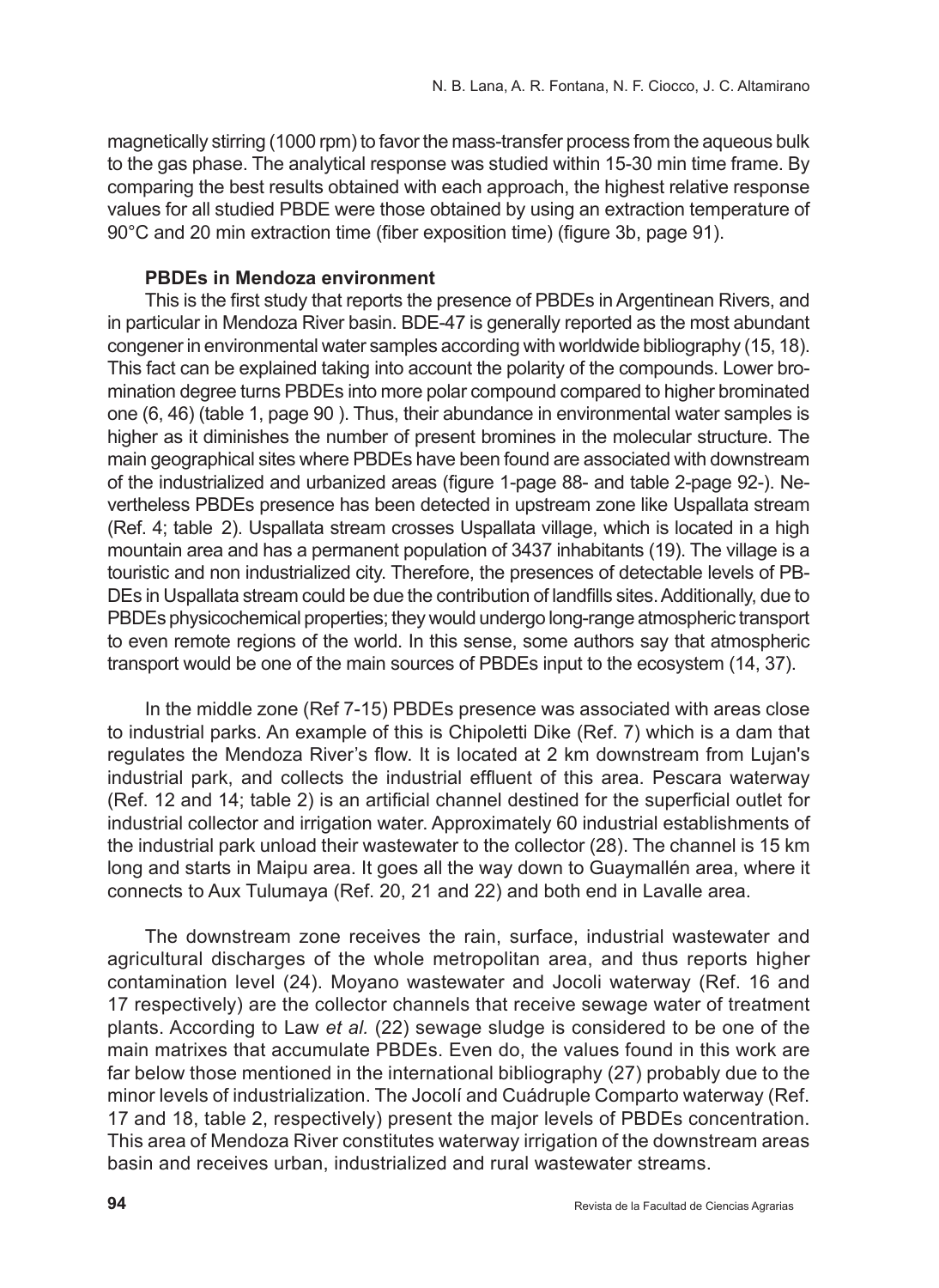#### **Conclusions**

The extraction technique, HS-SPME constitutes a simple and efficient analytical technique for PBDEs analysis at trace levels in environmental water samples. Although some works used this technique for the PBDEs analysis, there is scarce information about the specific-variables behavior in those scientific works. Therefore, this work is a contribution for analytical aspects related to the analysis PBDEs in real water samples. This methodology requires minimum sample manipulation, organic solvents consumption and increases sample throughput of the analysis. The method performs well achieving good linearity, precision and low detection limits.

Despite the comprehensive international environmental legislation frame work on POPs, there is scarce information about BFRs in Argentinean environment. PBDEs were suspected to be found in Argentinean ecosystems since many polymeric materials are used domestically and industrially in our country. Additionally, it is well known that they can be easily transported by the particulate matter of water and air streams reaching distant region from their emission source.

This study contributes the report of the water quality of the main river of the metropolitan Mendoza area. It is the first time that it was studied and reported the presence of these persistent pollutants in the Argentina. Thus, it is an important contribution in environmental matter. Based on the reported results, detailed studies including seasonal variations and dynamic pollution mechanisms are recommended to carry out in this region.

## **References**

- 1. 2002/95/CE D. 2003. http://eur-lex.europa.eu/LexUriServ/LexUriServ.do?uri=OJ:L:2003:0 37:0019:0023:ES:PDF Fecha de consulta: 20/09/09
- 2. Alaee M., Arias P., Sjödin A., Bergman Å. 2003. An overview of commercially used brominated flame retardants, their applications, their use patterns in different countries/ regions and possible modes of release. Environ Int; 29: 683-9.
- 3. Allchin C.R., Law R.J., Morris S. 1999. Polybrominated diphenylethers in sediments and biota downstream of potential sources in the UK. Environ Pollut; 105: 197-207.
- 4. Barri T., Bergström S., Hussen A., Norberg J., Jönsson J.Å. 2006. Extracting Syringe for determination of organochlorine pesticides in leachate water and soil-water slurry: A novel technology for environmental analysis. J Chromatogr A; 1111: 11-20.
- 5. Behnisch P.A., Hosoe K., Sakai S.I. 2003. Brominated dioxin-like compounds: In vitro assessment in comparison to classical dioxin-like compounds and other polyaromatic compounds. Environ Int; 29: 861-77.
- 6. Braekevelt E., Tittlemier S.A., Tomy G.T. 2003. Direct measurement of octanol-water partition coefficients of some environmentally relevant brominated diphenyl ether congeners. Chemosphere; 51: 563-7.
- 7. Canada Gazette. 2007. http://www.canadagazette.gc.ca/archives/p1/2006/2006-12-16/pdf/ g1-14050.pdf Fecha de consulta: 15/05/09.
- 8. Ceccatelli R., Faass O., Schlumpf M., Lichtensteiger W. 2006. Gene expression and estrogen sensitivity in rat uterus after developmental exposure to the polybrominated diphenylether PBDE 99 and PCB. Toxicology; 220: 104-16.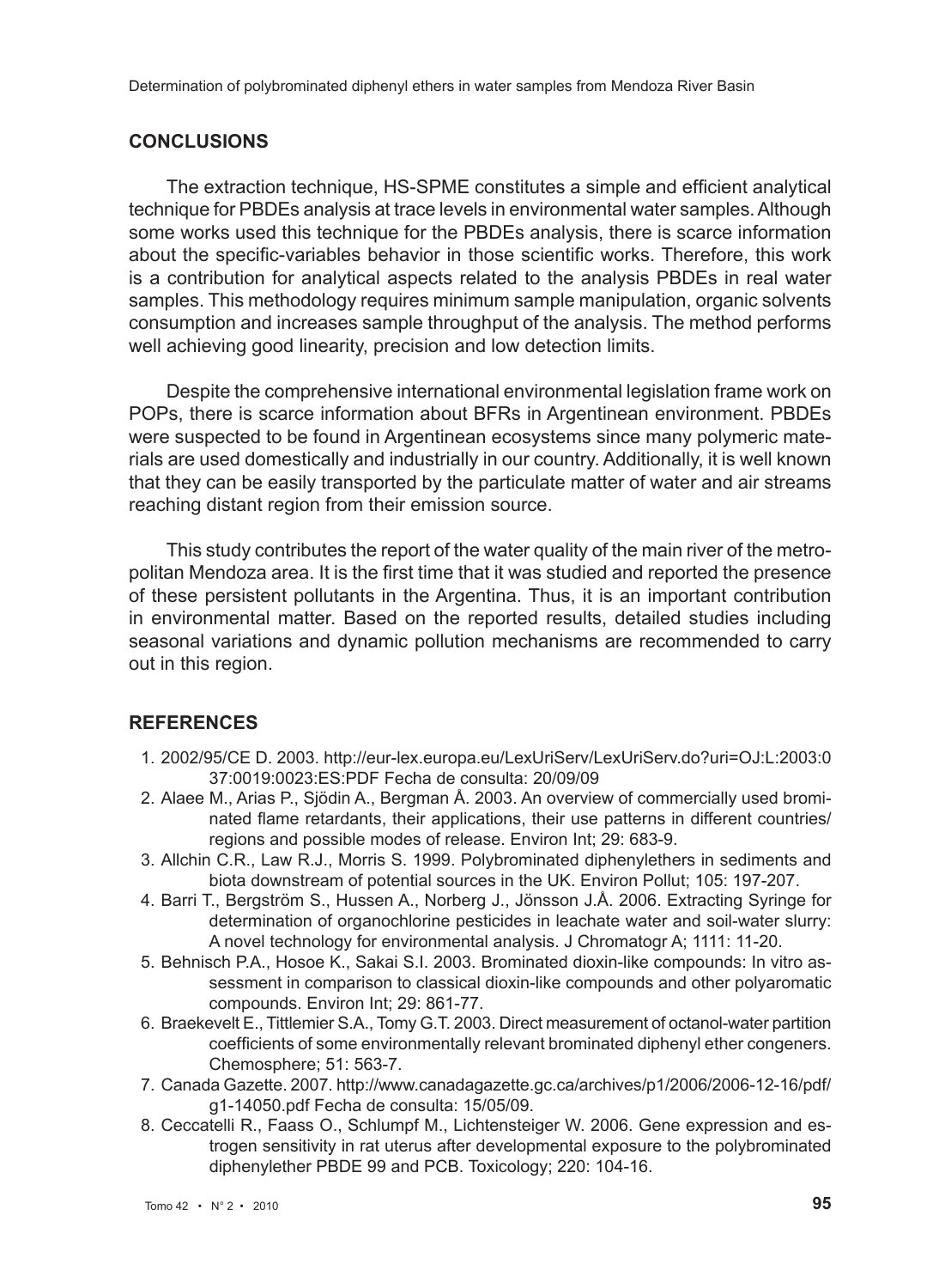- 9. Chen G., Konstantinov A.D., Chittim B.G., Joyce E.M., Bols N.C., Bunce N.J. 2001. Synthesis of polybrominated diphenyl ethers and their capacity to induce CYP1A by the Ah receptor mediated pathway. Environ. Sci. Technol.; 35: 3749-56.
- 10. Corsolini S., Covaci A., Ademollo N., Focardi S., Schepens P. 2006. Occurrence of organochlorine pesticides (OCPs) and their enantiomeric signatures, and concentrations of polybrominated diphenyl ethers (PBDEs) in the Adélie penguin food web, Antarctica. Environ Pollut; 140: 371-82.
- 11. De Wit C.A., Herzke D., Vorkamp K. in press. Brominated flame retardants in the Arctic environment - trends and new candidates. Sci Total Environ:
- 12. Gago-MartÍnez A., Nogueiras M.J., Rellán S., Prado J., Alpendurada M.F., Vetter W. 2004. Optimization of solid-phase microextraction for the gas chromatography/mass spectrometry analysis of persistent organic pollutants. J. AOAC INT.; 87: 1021-7.
- 13. Gambaro A., Radaelli M., Piazza R., Stortini A.M., Contini D., Belosi F., Zangrando R., Cescon P. 2009. Organic micropollutants in wet and dry depositions in the Venice Lagoon. Chemosphere; 76: 1017-22.
- 14. Hale R.C., La Guardia M.J., Harvey E., Gaylor M.O., Mainor T.M. 2006. Brominated flame retardant concentrations and trends in abiotic media. Chemosphere; 64: 181-6.
- 15. Hallgren S., Sinjari T., Håkansson H., Darnerud P. 2001. Effects of polybrominated diphenyl ethers (PBDEs) and polychlorinated biphenyls (PCBs) on thyroid hormone and vitamin a levels in rats and mice. Archives of Toxicology; 75: 200-8.
- 16. Helleday T., Tuominen K.L., Bergman A., Jenssen D. 1999. Brominated flame retardants induce intragenic recombination in mammalian cells. Mutation Research - Genetic Toxicology and Environmental Mutagenesis; 439: 137-47.
- 17. Ikonomou M.G., Rayne S., Addison R.F. 2002. Exponential increases of the brominated flame retardants, polybrominated diphenyl ethers, in the Canadian Arctic from 1981 to 2000. Environ. Sci. Technol.; 36: 1886-92.
- 18. INDEC. 2004. National Institute of Statistics and Censuses of the Argentine Republic. Available at: http://www.indec.mecon.gov.ar/ Fecha de consulta: 25/02/2010
- 19. Kalantzi O.I., Brown F.R., Caleffi M., Goth-Goldstein R., Petreas M. 2009. Polybrominated diphenyl ethers and polychlorinated biphenyls in human breast adipose samples from Brazil. Environ Int; 35: 113-7.
- 20. Labadie P., Tlili K., Alliot F., Bourges C., Desportes A., Chevreuil M. 2009. Development of analytical procedures for trace-level determination of polybrominated diphenyl ethers and tetrabromobisphenol A in river water and sediment. Analytical and Bioanalytical Chemistry: 1-11.
- 21. Law R.J., Allchin C.R., de Boer J., Covaci A., Herzke D., Lepom P., Morris S., Tronczynski J., de Wit C.A. 2006. Levels and trends of brominated flame retardants in the European environment. Chemosphere; 64: 187-208.
- 22.  $\frac{1}{22}$ , Herzke D., Harrad S., Morris S., Bersuder P., Allchin C.R. 2008. Levels and trends of HBCD and BDEs in the European and Asian environments, with some information for other BFRs. Chemosphere; 73: 223-41.
- 23. MAyOP. 1997. Informe Ambiental. Gobierno de Mendoza. Mendoza.
- 24. Meerts I.A.T.M., Van Zanden J.J., Luijks E.A.C., Van Leeuwen-Bol I., Marsh G., Jakobsson E., Bergman A., Brouwer A. 2000. Potent competitive interactions of some brominated flame retardants and related compounds with human transthyretin in Vitro. Toxicological Sciences; 56: 95-104.
- 25. Montory M., Barra R. 2006. Preliminary data on polybrominated diphenyl ethers (PBDEs) in farmed fish tissues (Salmo salar) and fish feed in Southern Chile. Chemosphere; 63: 1252-60.
- 26. Morábito J., Salatino S., Medina R., Zimmermann M., Filippini M.F., Bermejillo A., Campos S., Nacif N., Dediol C., Genovese D., Pizzuolo P., Mastrantonio L., Valdés A. 2007. Irrigation water quality in the Mendoza river basin: temperature, pH, soluble and solid ions. Revista de la Facultad de Ciencias Agrarias, UNCuyo; 39(1): 9-20.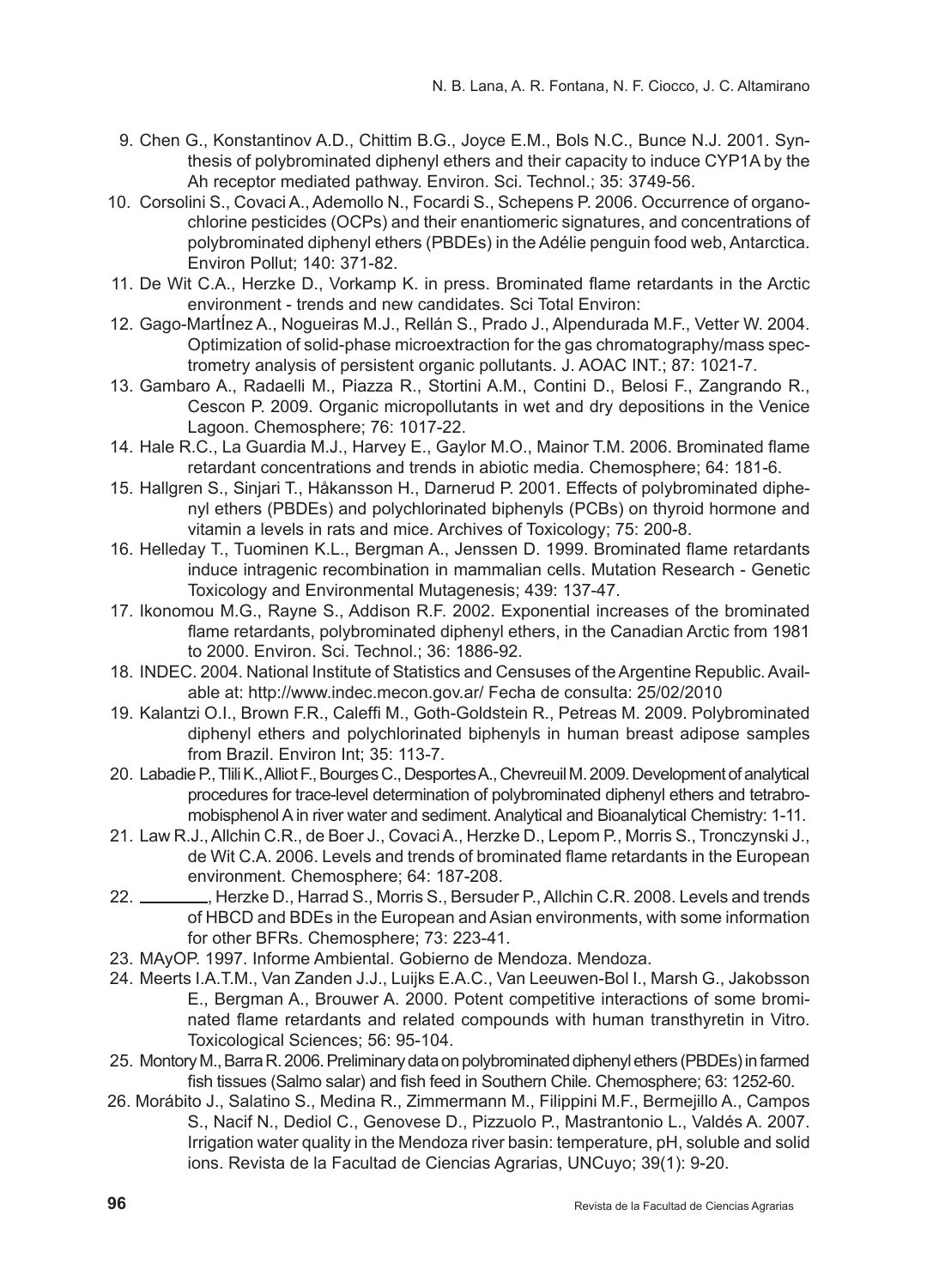Determination of polybrominated diphenyl ethers in water samples from Mendoza River Basin

- 27. North K.D. 2004. Tracking polybrominated diphenyl ether releases in a wastewater treatment plant effluent, Palo Alto, California. Environ. Sci. Technol.; 38: 4484-8.
- 28. OIKOS. 2004. Oikos Environmental network. Available at: http://www.oikosredambiental. org.ar/documentos/canalpescara.pdf Fecha de consulta: 19/08/2009
- 29. Oros D.R., Hoover D., Rodigari F., Crane D., Sericano J. 2005. Levels and distribution of polybrominated diphenyl ethers in water, surface sediments, and bivalves from the San Francisco. Environ. Sci. Technol.; 39: 33-41.
- 30. Peng J.H., Huang C.W., Weng Y.M., Yak H.K. 2007. Determination of polybrominated diphenyl ethers (PBDEs) in fish samples from rivers and estuaries in Taiwan. Chemosphere; 66: 1990-7.
- 31. Polder A., Gabrielsen G.W., Odland J.O., Savinova T.N., Tkachev A., Loken K.B., Skaare J.U. 2008. Spatial and temporal changes of chlorinated pesticides, PCBs, dioxins (PCDDs/PCDFs) and brominated flame retardants in human breast milk from Northern Russia. Sci Total Environ; 391: 41-54.
- 32. Polo M., Gómez-Noya G., Quintana J.B., Llompart M., García-Jares C., Cela R. 2004. Development of a Solid-Phase Microextraction Gas Chromatography/Tandem Mass Spectrometry Method for Polybrominated Diphenyl Ethers and Polybrominated Biphenyls in Water Samples. Anal. Chem.; 76: 1054-62.
- 33. Pozo K., Harner T., Shoeib M., Urrutia R., Barra R., Parra O., Focardi S. 2004. Passivesampler derived air concentrations of persistent organic pollutants on a north-south transect in Chile. Environ. Sci. Technol.; 38: 6529-37.
- 34. Regueiro J., Llompart M., Garcia-Jares C., Garcia-Monteagudo J.C., Cela R. 2008. Ultrasound-assisted emulsification-microextraction of emergent contaminants and pesticides in environmental waters. J Chromatogr A; 1190: 27-38.
- 35. Sellström U., Kierkegaard A., De Wit C., Jansson B.O. 1998. Polybrominated diphenyl ethers and hexabromocyclododecane in sediment and fish from a Swedish River. Environ. Toxicol. Chem.; 17: 1065-72.
- 36. Stockholm C. 2009. Listing of POPs in the Stockholm Convention. Available at: http://chm. pops.int/Convention/ThePOPs/tabid/673/language/en-US/Default.aspx Fecha de consulta: 30/06/2010
- 37. Streets S.S., Henderson S.A., Stoner A.D., Carlson D.L., Simcik M.F., Swackhamer D.L. 2006. Partitioning and bioaccumulation of PBDEs and PCBs in Lake Michigan. Environ. Sci. Technol.; 40: 7263-9.
- 38. Subsecretariat W.R. Stadística Hydrological of Argentina Republic In: Subsecretariat WR, editor: Public Works Secretariat. Mendoza. Argentine, 2004.
- 39. Tang B.H., Zhu L.Y., Zhou Q.X. 2008. Environmental pollution by polybrominated diphenyl ethers (PBDEs) and their ecological chemical behaviors: A review. Chin. J. Ecol.; 27: 96-104.
- 40. Teclechiel D., Sundström M., Marsh G. 2009. Synthesis of polybrominated diphenyl ethers via symmetrical tetra- and hexabrominated diphenyliodonium salts. Chemosphere; 74: 421-7.
- 41. Ter Schure A.F.H., Agrell C., Bokenstrand A., Sveder J., Larsson P., Zegers B.N. 2004. Polybrominated diphenyl ethers at a solid waste incineration plant II: Atmospheric deposition. Atmos. Environ.; 38: 5149-55.
- 42. Thomsen C., Småstuen Haug L., Leknes H., Lundanes E., Becher G., Lindström G. 2002. Comparing electron ionization high-resolution and electron capture low-resolution mass spectrometric determination of polybrominated diphenyl ethers in plasma, serum and milk. Chemosphere; 46: 641-8.
- 43. Tian M.K., Feng X.L. 2008. Determination of polybrominated diphenyl ethers in water samples by headspace solid-phase microextraction technique with carbon nanotube coated fibers. Chinese Journal of Chemistry; 26: 1251-6.